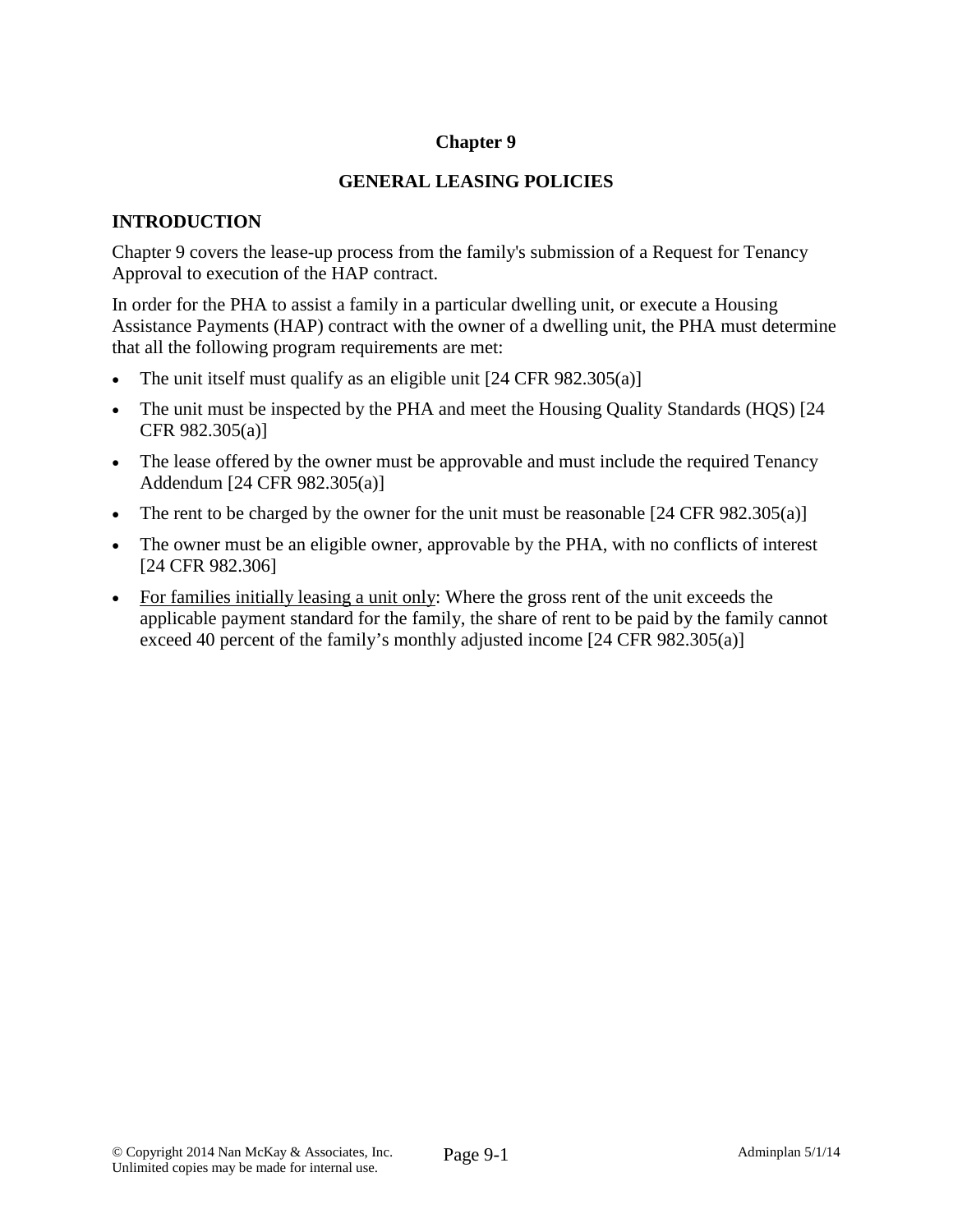# **9-I.A. TENANT SCREENING**

The PHA has no liability or responsibility to the owner or other persons for the family's behavior or suitability for tenancy  $[24 \text{ CFR } 982.307(a)(1)].$ 

The PHA may elect to screen applicants for family behavior or suitability for tenancy. See Chapter 3 for a discussion of the PHA's policies with regard to screening applicant families for program eligibility [24 CFR 982.307(a)(1)].

The owner is responsible for screening and selection of the family to occupy the owner's unit. At or before PHA approval of the tenancy, the PHA must inform the owner that screening and selection for tenancy is the responsibility of the owner  $[24 \text{ CFR } 982.307(a)(2)]$ . The PHA must also inform the owner or manager or his/her rights and obligations under the Violence against Women Act of 2013 (VAWA) [24 CFR 5.2005(a)(2)].

The PHA must provide the owner with the family's current and prior address (as shown in the PHA records) and the name and address (if known to the PHA) of the landlord at the family's current and prior address  $[24 \text{ CFR } 982.307(b)(1)].$ 

The PHA is permitted, but not required, to offer the owner other information in the PHA's possession about the tenancy history or drug trafficking of family members [24 CFR 982.307(b)(2)].

The PHA's policy on providing information to the owner must be included in the family's briefing packet [24 CFR 982.307(b)(3)].

The PHA may not disclose to the owner any confidential information provided by the family in response to a PHA request for documentation of domestic violence, dating violence, sexual assault, or stalking except at the written request or with the written consent of the individual providing the documentation [24 CFR 5.2007(b)(4)].

### PHA Policy

The PHA will not screen applicants for family behavior or suitability for tenancy.

The PHA will not provide additional screening information to the owner.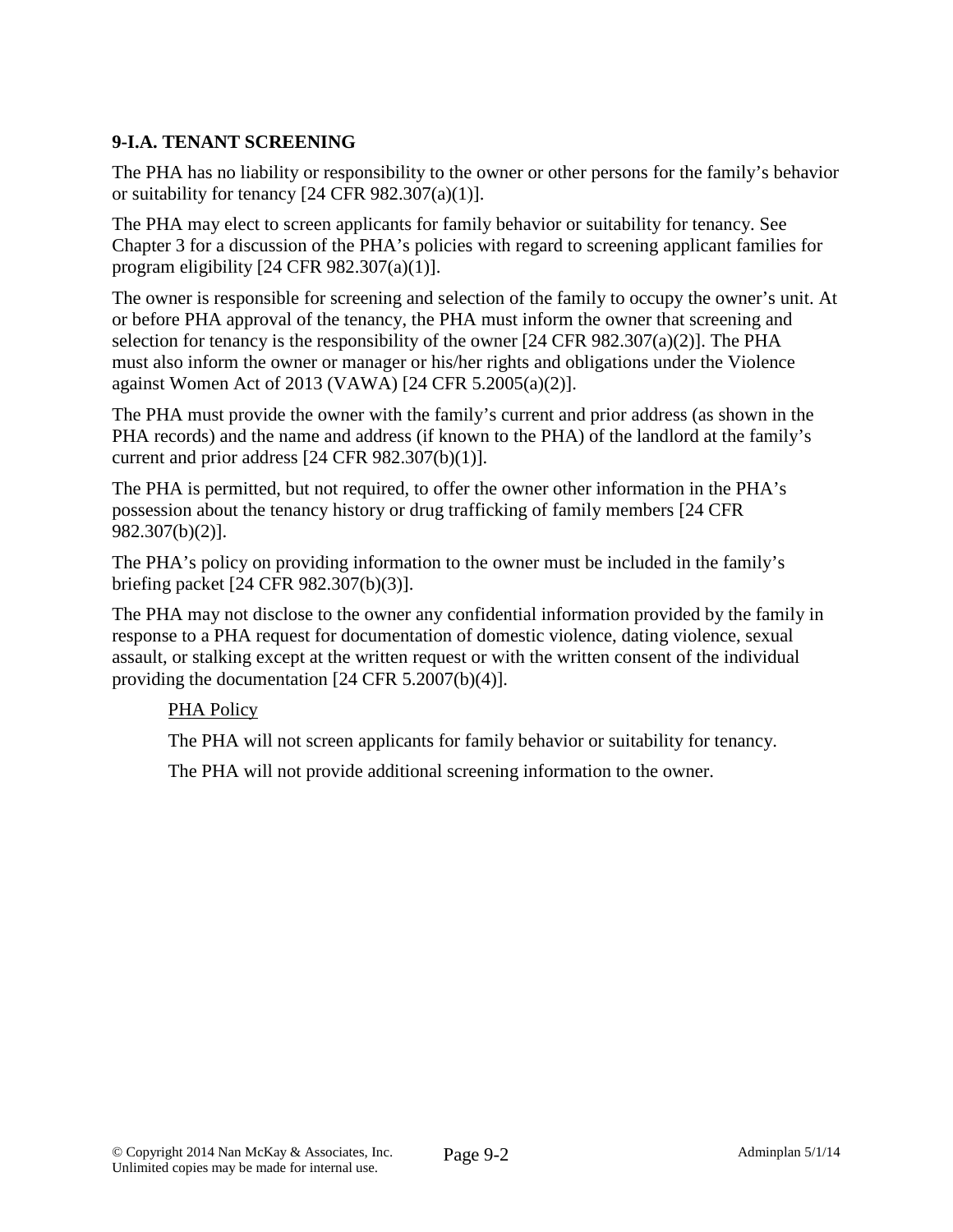# **9-I.B. REQUESTING TENANCY APPROVAL [Form HUD-52517]**

After the family is issued a voucher, the family must locate an eligible unit, with an owner or landlord willing to participate in the voucher program. Once a family finds a suitable unit and the owner is willing to lease the unit under the program, the owner and the family must request the PHA to approve the assisted tenancy in the selected unit.

The owner and the family must submit two documents to the PHA:

- Completed Request for Tenancy Approval (RTA) Form HUD-52517
- Copy of the proposed lease, including the HUD-prescribed Tenancy Addendum Form HUD-52641-A

The RTA contains important information about the rental unit selected by the family, including the unit address, number of bedrooms, structure type, year constructed, utilities included in the rent, and the requested beginning date of the lease, necessary for the PHA to determine whether to approve the assisted tenancy in this unit.

Owners must certify to the most recent amount of rent charged for the unit and provide an explanation for any difference between the prior rent and the proposed rent.

Owners must certify that they are not the parent, child, grandparent, grandchild, sister or brother of any member of the family, unless the PHA has granted a request for reasonable accommodation for a person with disabilities who is a member of the tenant household.

For units constructed prior to 1978, owners must either 1) certify that the unit, common areas, and exterior have been found to be free of lead-based paint by a certified inspector; or 2) attach a lead-based paint disclosure statement.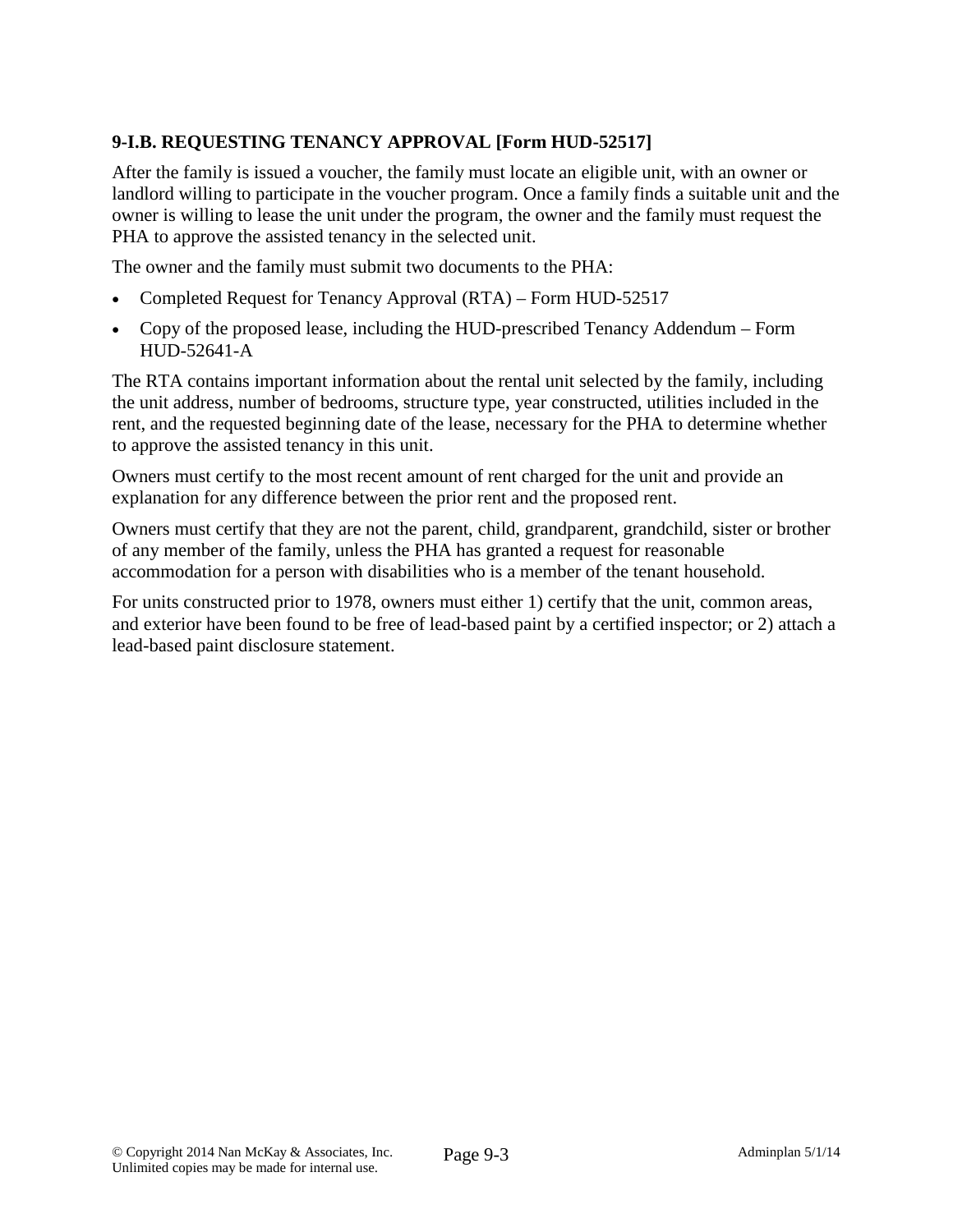Both the RTA and the proposed lease must be submitted no later than the expiration date stated on the voucher. [HCV GB p.8-15].

## PHA Policy

The RTA must be signed by both the family and the owner.

The owner may submit the RTA on behalf of the family.

Completed RTA (including the proposed dwelling lease) must be submitted as hard copies, in-person, by mail, or by fax.

The family may not submit, and the PHA will not process, more than one (1) RTA at a time.

When the family submits the RTA the PHA will review the RTA for completeness.

If the RTA is incomplete (including lack of signature by family, owner, or both), or if the dwelling lease is not submitted with the RTA, the PHA will notify the family and the owner of the deficiencies.

Missing information and/or missing documents will only be accepted as hard copies, in-person, by mail, or by fax. The PHA will not accept missing information over the phone.

When the family submits the RTA and proposed lease, the PHA will also review the terms of the RTA for consistency with the terms of the proposed lease.

If the terms of the RTA are not consistent with the terms of the proposed lease, the PHA will notify the family and the owner of the discrepancies.

Corrections to the terms of the RTA and/or the proposed lease will only be accepted as hard copies, in-person, by mail or by fax. The PHA will not accept corrections by phone.

Because of the time sensitive nature of the tenancy approval process, the PHA will attempt to communicate with the owner and family by phone, fax, or email. The PHA will use mail when the parties cannot be reached by phone, fax, or email.

# **9-I.C. OWNER PARTICIPATION**

The PHA does not formally approve an owner to participate in the HCV program. However, there are a number of criteria where the PHA may deny approval of an assisted tenancy based on past owner behavior, conflict of interest, or other owner-related issues. There are also criteria for which the PHA must disapprove an owner. No owner has a right to participate in the HCV program [24 CFR 982.306(e)]

See Chapter 13 for a full discussion of owner qualification to participate in the HCV program.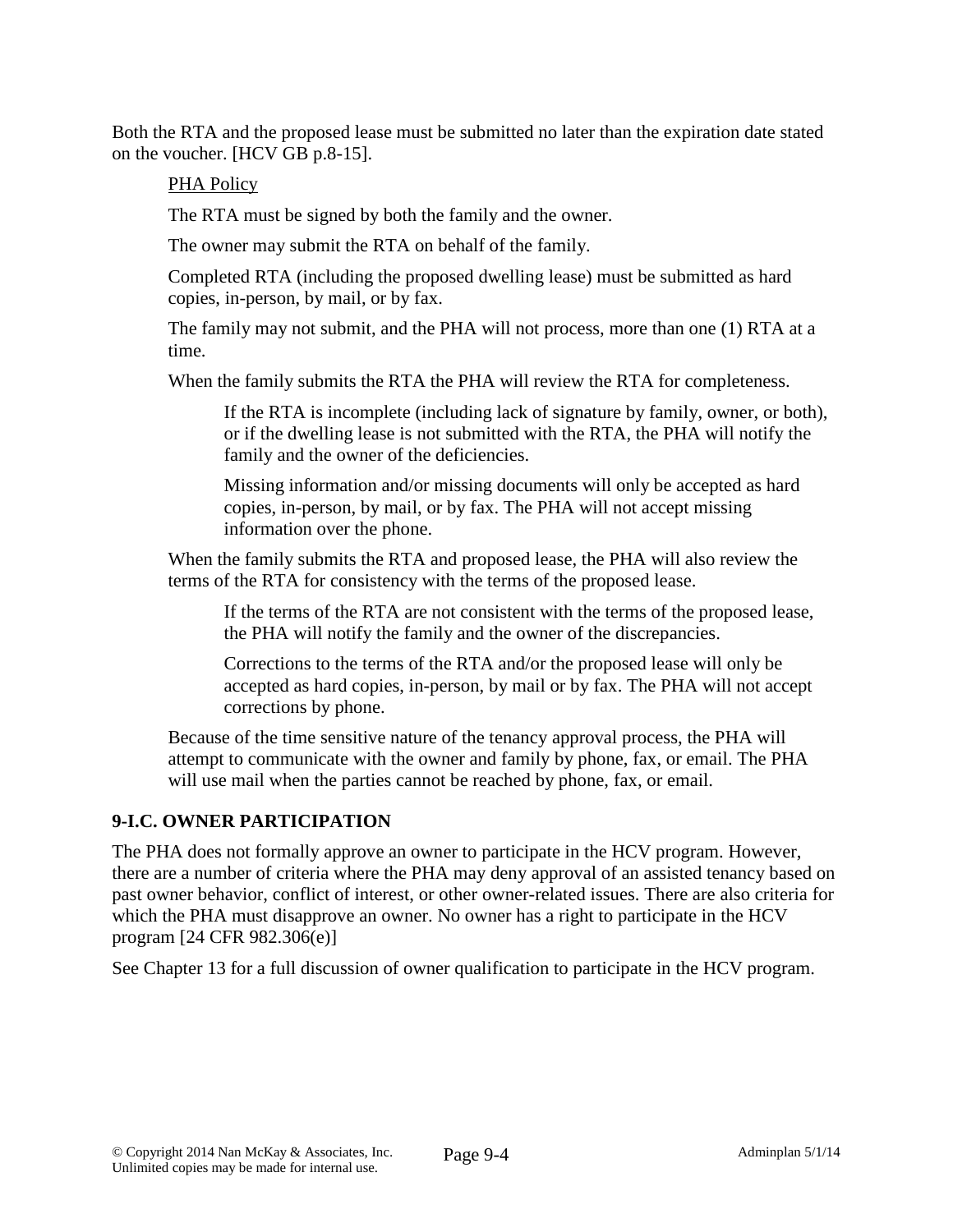# **9-I.D. ELIGIBLE UNITS**

There are a number of criteria that a dwelling unit must meet in order to be eligible for assistance under the voucher program. Generally, a voucher-holder family may choose any available rental dwelling unit on the market in the PHA's jurisdiction. This includes the dwelling unit they are currently occupying.

## **Ineligible Units [24 CFR 982.352(a)]**

The PHA may not assist a unit under the voucher program if the unit is a public housing or Indian housing unit; a unit receiving project-based assistance under section 8 of the 1937 Act (42 U.S.C. 1437f); nursing homes, board and care homes, or facilities providing continual psychiatric, medical, or nursing services; college or other school dormitories; units on the grounds of penal, reformatory, medical, mental, and similar public or private institutions; a unit occupied by its owner or by a person with any interest in the unit.

# **PHA-Owned Units [24 CFR 982.352(b)]**

Otherwise eligible units that are owned or substantially controlled by the PHA issuing the voucher may also be leased in the voucher program. In order for a PHA-owned unit to be leased under the voucher program, the unit must not be ineligible housing and the PHA must inform the family, both orally and in writing, that the family has the right to select any eligible unit available for lease and that the family is free to select a PHA-owned unit without any pressure or steering by the PHA.

## PHA Policy

The PHA does not have any eligible PHA-owned units available for leasing under the voucher program.

### **Special Housing Types [24 CFR 982 Subpart M]**

HUD regulations permit, but do not generally require, the PHA to permit families to use voucher assistance in a number of special housing types in accordance with the specific requirements applicable to those programs. These special housing types include single room occupancy (SRO) housing, congregate housing, group home, shared housing, manufactured home space (where the family owns the manufactured home and leases only the space), cooperative housing and homeownership option. See Chapter 15 for specific information and policies on any of these housing types that the PHA has chosen to allow.

The regulations do require the PHA to permit use of any special housing type if needed as a reasonable accommodation so that the program is readily accessible to and usable by persons with disabilities.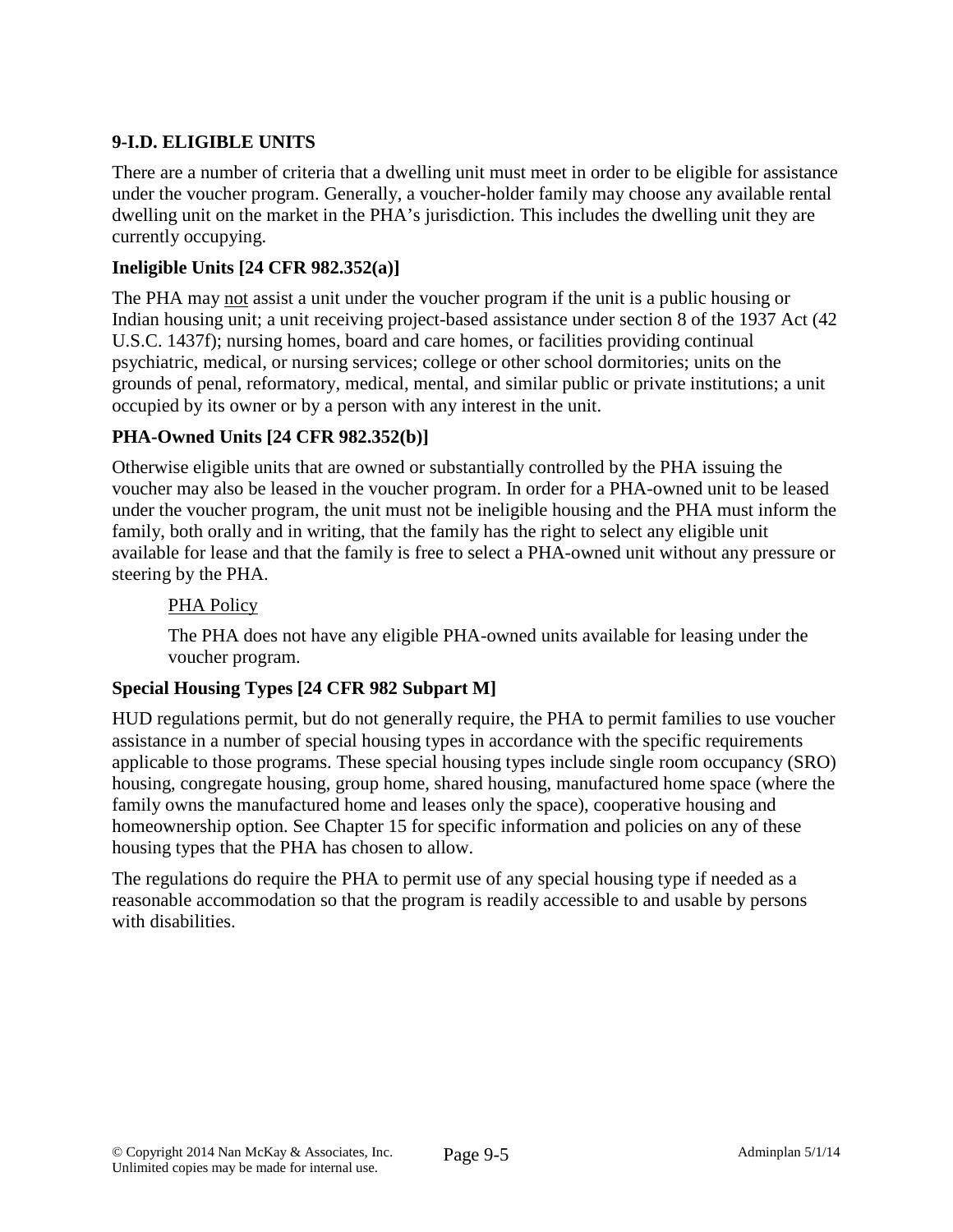## **Duplicative Assistance [24 CFR 982.352(c)]**

A family may not receive the benefit of HCV tenant-based assistance while receiving the benefit of any of the following forms of other housing subsidy, for the same unit or for a different unit:

- Public or Indian housing assistance;
- Other Section 8 assistance (including other tenant-based assistance);
- Assistance under former Section 23 of the United States Housing Act of 1937 (before amendment by the Housing and Community Development Act of 1974);
- Section 101 rent supplements;
- Section 236 rental assistance payments;
- Tenant-based assistance under the HOME Program;
- Rental assistance payments under Section 521 of the Housing Act of 1949 (a program of the Rural Development Administration);
- Any local or State rent subsidy;
- Section 202 supportive housing for the elderly;
- Section 811 supportive housing for persons with disabilities; (11) Section 202 projects for non-elderly persons with disabilities (Section 162 assistance); or
- Any other duplicative federal, State, or local housing subsidy, as determined by HUD. For this purpose, 'housing subsidy' does not include the housing component of a welfare payment, a social security payment received by the family, or a rent reduction because of a tax credit.

#### **Housing Quality Standards (HQS) [24 CFR 982.305 and 24 CFR 982.401]**

In order to be eligible, the dwelling unit must be in decent, safe and sanitary condition. This determination is made using HUD's Housing Quality Standards (HQS) and/or equivalent state or local standards approved by HUD. See Chapter 8 for a full discussion of the HQS standards, as well as the process for HQS inspection at initial lease-up.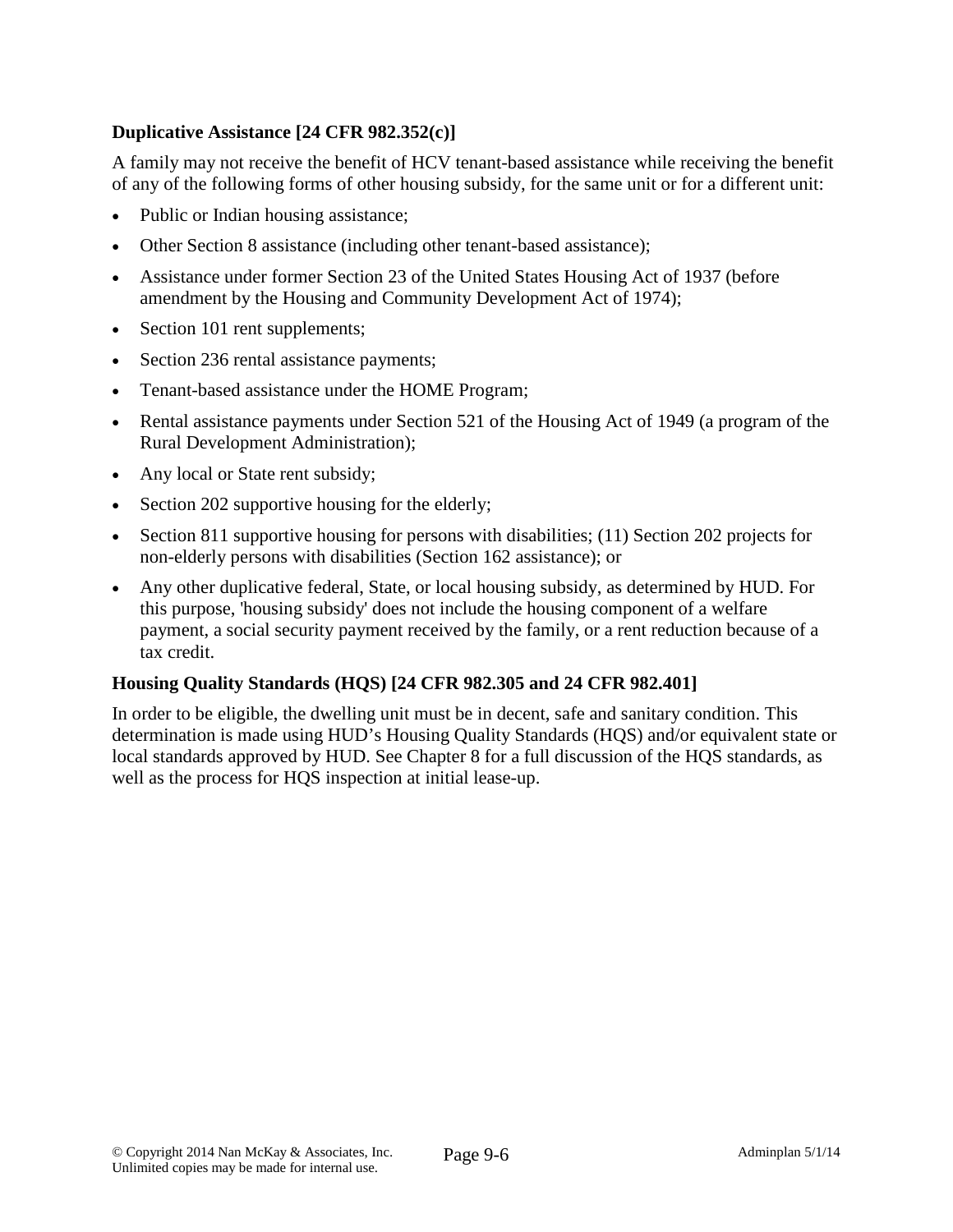## **Unit Size**

In order to be eligible, the dwelling unit must be appropriate for the number of persons in the household. A family must be allowed to lease an otherwise acceptable dwelling unit with fewer bedrooms than the number of bedrooms stated on the voucher issued to the family, provided the unit meets the applicable HQS space requirements [24 CFR 982.402(d)]. The family must be allowed to lease an otherwise acceptable dwelling unit with more bedrooms than the number of bedrooms stated on the voucher issued to the family. See Chapter 5 for a full discussion of subsidy standards.

### **Rent Reasonableness [24 CFR 982.305 and 24 CFR 982.507]**

In order to be eligible, the dwelling unit must have a reasonable rent. The rent must be reasonable in relation to comparable unassisted units in the area and must not be in excess of rents charged by the owner for comparable, unassisted units on the premises. See Chapter 8 for a full discussion of rent reasonableness and the rent reasonableness determination process.

### **Rent Burden [24 CFR 982.508]**

Where a family is initially leasing a unit and the gross rent of the unit exceeds the applicable payment standard for the family, the family share cannot exceed 40 percent of the family's adjusted monthly income. The term "family share" refers to the amount the family pays toward rent and utilities. The gross rent for the unit minus the total housing assistance payment (HAP) for the unit equals the family share. See Chapter 6 for a discussion of calculation of gross rent, the use of payment standards, and calculation of family income, family share of rent and HAP.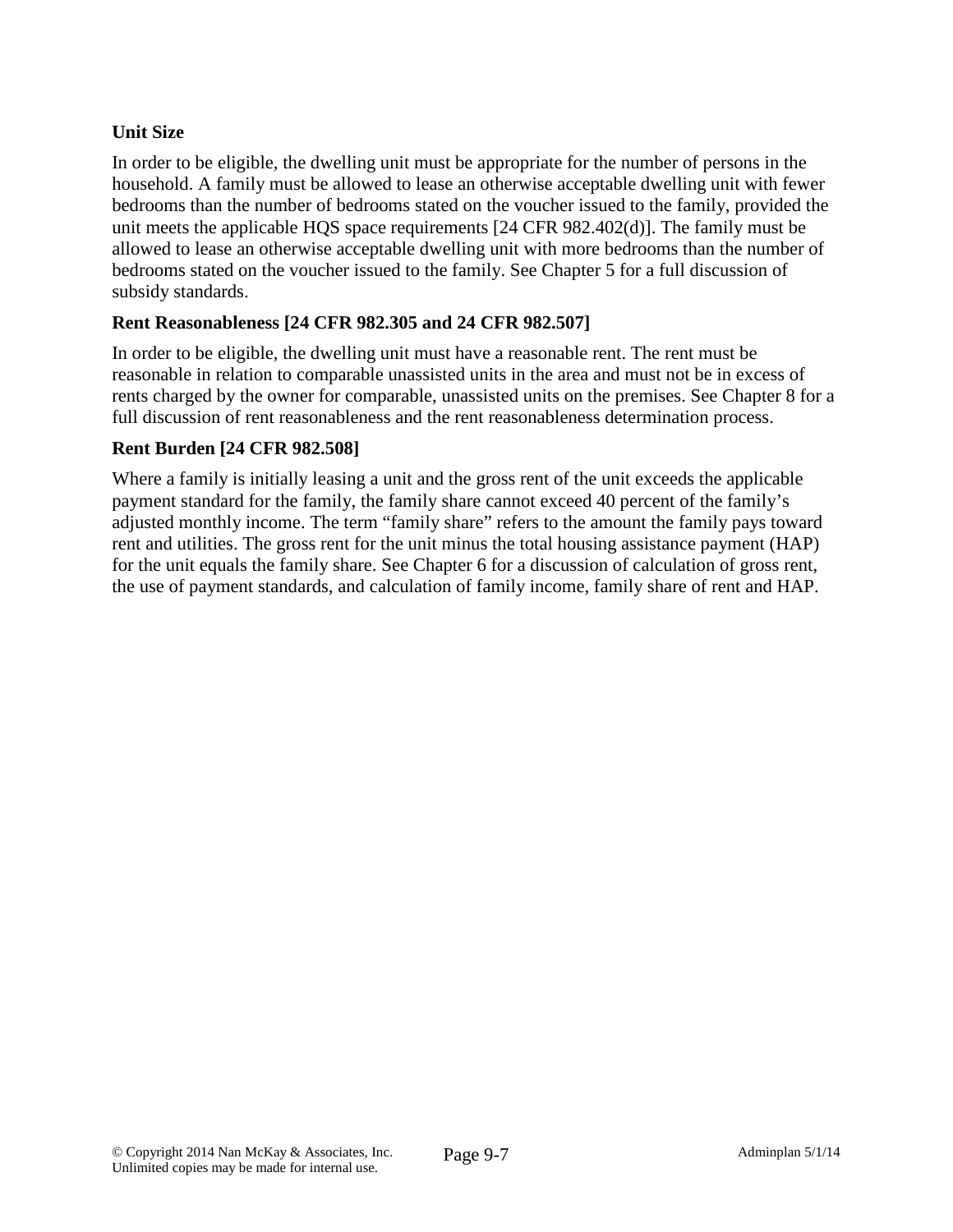# **9-I.E. LEASE AND TENANCY ADDENDUM**

The family and the owner must execute a written dwelling lease agreement for the assisted unit. This written lease is a contract between the tenant family and the owner; the PHA is not a party to this contract.

The tenant must have legal capacity to enter a lease under State and local law. 'Legal capacity' means that the tenant is bound by the terms of the lease and may enforce the terms of the lease against the owner [24 CFR 982.308(a)]

## **Lease Form and Tenancy Addendum [24 CFR 982.308]**

If the owner uses a standard lease form for rental to unassisted tenants in the locality or the premises, the lease must be in such standard form. If the owner does not use a standard lease form for rental to unassisted tenants, the owner may use another form of lease. The HAP contract prescribed by HUD contains the owner's certification that if the owner uses a standard lease form for rental to unassisted tenants, the lease for the assisted tenants is in such standard form.

All provisions in the HUD-required Tenancy Addendum must be added word-for-word to the owner's standard lease form. The Tenancy Addendum includes the HUD requirements for the tenancy. Because it is a part of the lease, the tenant shall have the right to enforce the Tenancy Addendum against the owner. If there is a conflict between the owner's lease and the Tenancy Addendum, the terms of the Tenancy Addendum shall prevail over any other provisions of the lease.

### PHA Policy

The PHA does not provide a model or standard dwelling lease for owners to use in the HCV program.

### **Lease Information [24 CFR 982.308(d)]**

The assisted dwelling lease must contain all of the required information as listed below:

- The names of the owner and the tenant:
- The unit rented (address, apartment number, and any other information needed to identify the contract unit)
- The term of the lease (initial term and any provisions for renewal)
- The amount of the monthly rent to owner
- A specification of what utilities and appliances are to be supplied by the owner, and what utilities and appliances are to be supplied by the family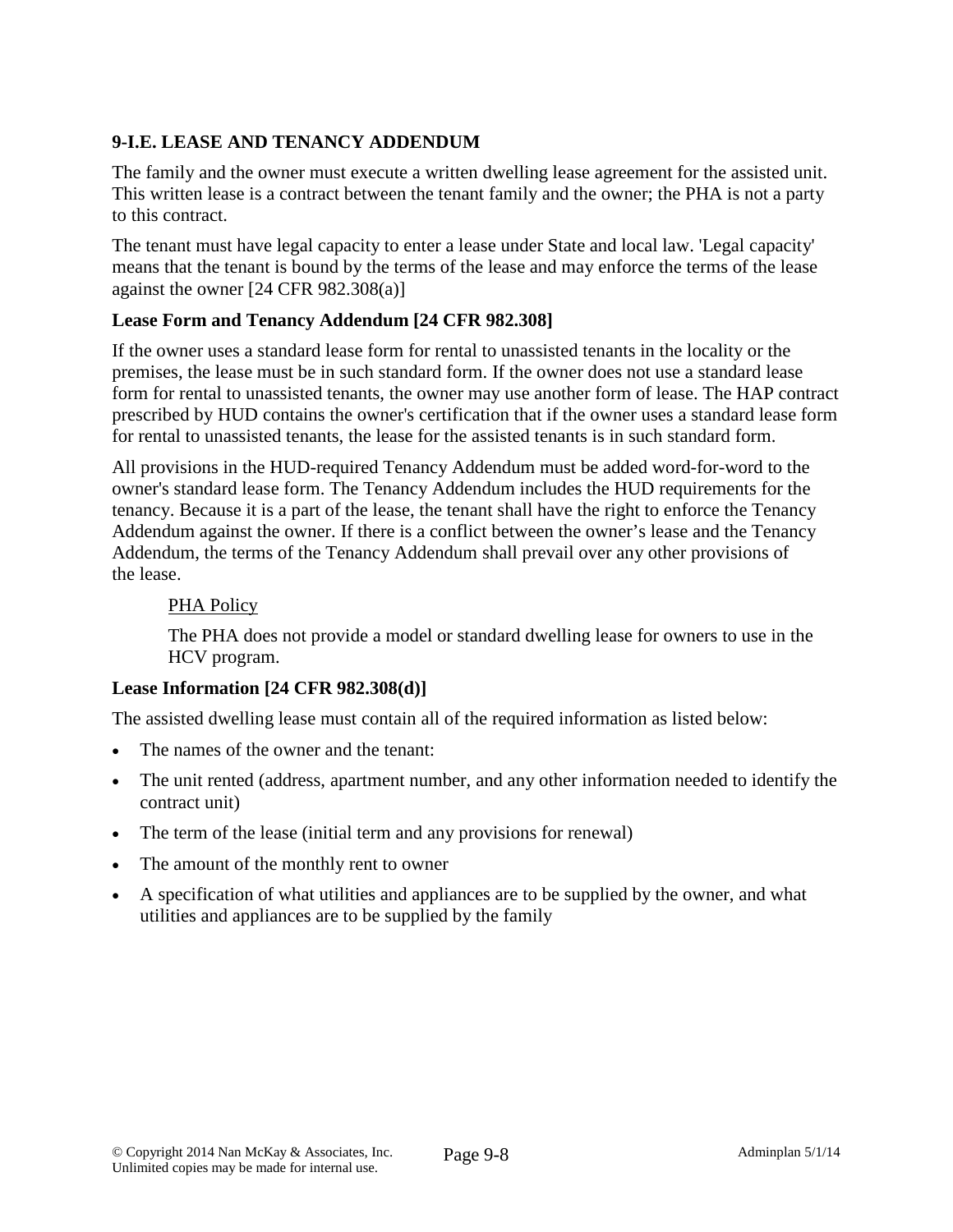### **Term of Assisted Tenancy**

The initial term of the assisted dwelling lease must be for at least one year [24 CFR 982.309]. The initial lease term is also stated in the HAP contract.

The HUD program regulations permit the PHA to approve a shorter initial lease term if certain conditions are met.

#### PHA Policy

The PHA will not approve an initial lease term of less than one (1) year.

During the initial term of the lease, the owner may not raise the rent to owner [24 CFR 982.309].

Any provisions for renewal of the dwelling lease will be stated in the dwelling lease [HCV Guidebook, pg. 8-22]. There are no HUD requirements regarding any renewal extension terms, except that they must be stated in the dwelling lease if they exist.

The PHA may execute the HAP contract even if there is less than one year remaining from the beginning of the initial lease term to the end of the last expiring funding increment under the consolidated ACC. [24 CFR 982.309(b)].

#### **Security Deposit [24 CFR 982.313 (a) and (b)]**

The owner may collect a security deposit from the tenant. The PHA may prohibit security deposits in excess of private market practice, or in excess of amounts charged by the owner to unassisted tenants. However, if the PHA chooses to do so, language to this effect must be added to Part A of the HAP contract [Form HUD-52641].

### PHA Policy

The PHA will allow the owner to collect any security deposit amount the owner determines is appropriate. Therefore, no modifications to the HAP contract will be necessary.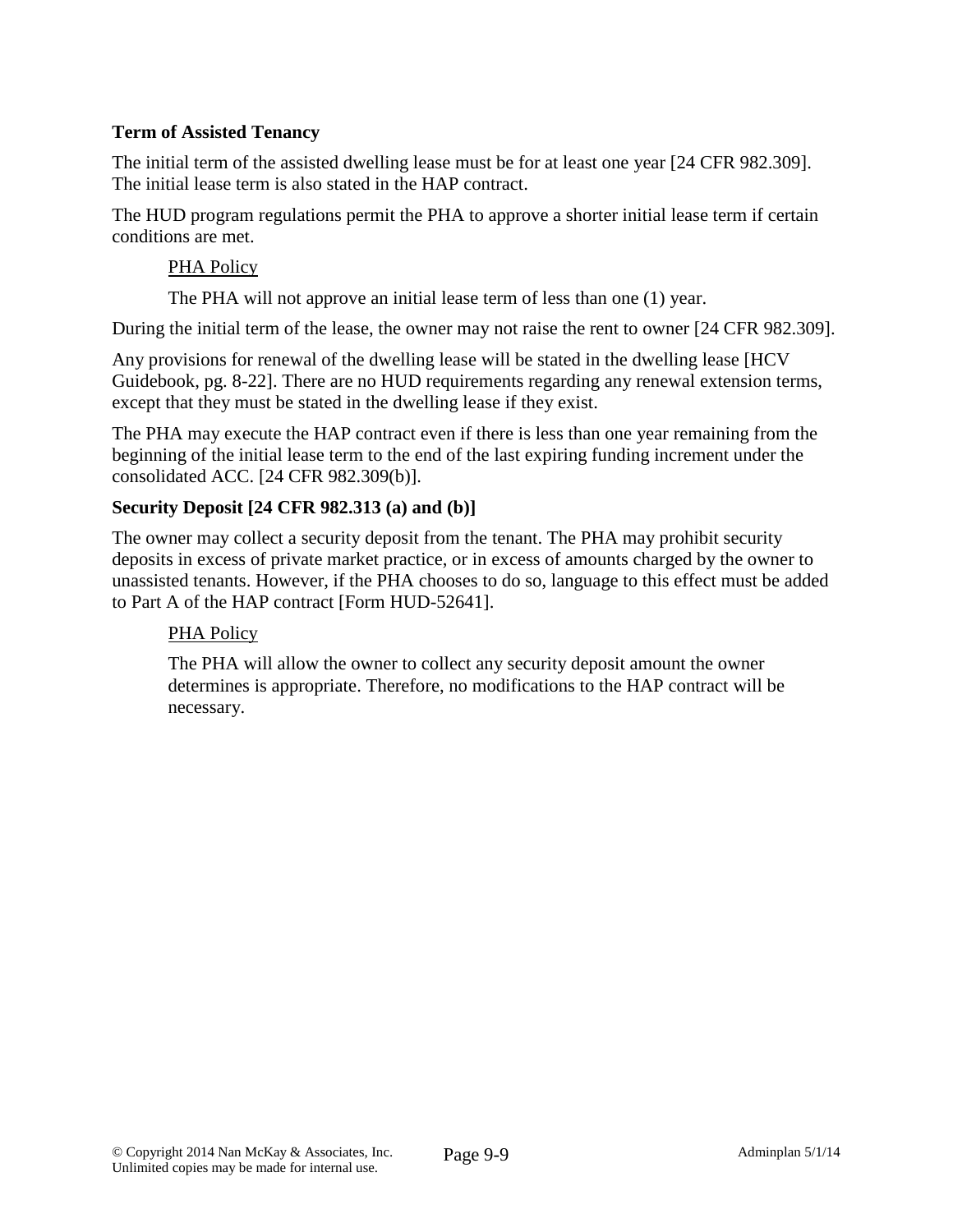#### **Separate Non-Lease Agreements between Owner and Tenant**

Owners may not demand or accept any rent payment from the family in excess of the rent to the owner as approved by the PHA minus the PHA's housing assistance payments to the owner [24 CFR 982.451(b)(4)].

The owner may not charge the tenant extra amounts for items customarily included in rent in the locality, or provided at no additional cost to unsubsidized tenants in the premises [24 CFR 982.510(c)].

#### PHA Policy

The PHA permits owners and families to execute separate, non-lease agreements for services, appliances (other than range and refrigerator) and other items that are not included in the lease.

Any items, appliances, or other services that are customarily provided to unassisted families as part of the dwelling lease with those families, or are permanently installed in the dwelling unit must be included in the dwelling lease for the assisted family. These items, appliances or services cannot be placed under a separate non-lease agreement between the owner and family. Side payments for additional rent, or for items, appliances or services customarily provided to unassisted families as part of the dwelling lease for those families, are prohibited.

Any items, appliances, or other services that are not customarily provided to unassisted families as part of the dwelling lease with those families, are not permanently installed in the dwelling unit and where the family has the sole option of not utilizing the item, appliance or service, may be included in a separate non-lease agreement between the owner and the family.

The family is not liable and cannot be held responsible under the terms of the assisted dwelling lease for any charges pursuant to a separate non-lease agreement between the owner and the family. Non-payment of any charges pursuant to a separate non-lease agreement between the owner and the family cannot be a cause for eviction or termination of tenancy under the terms of the assisted dwelling lease.

Separate non-lease agreements that involve additional items, appliances or other services may be considered amenities offered by the owner and may be taken into consideration when determining the reasonableness of the rent for the property.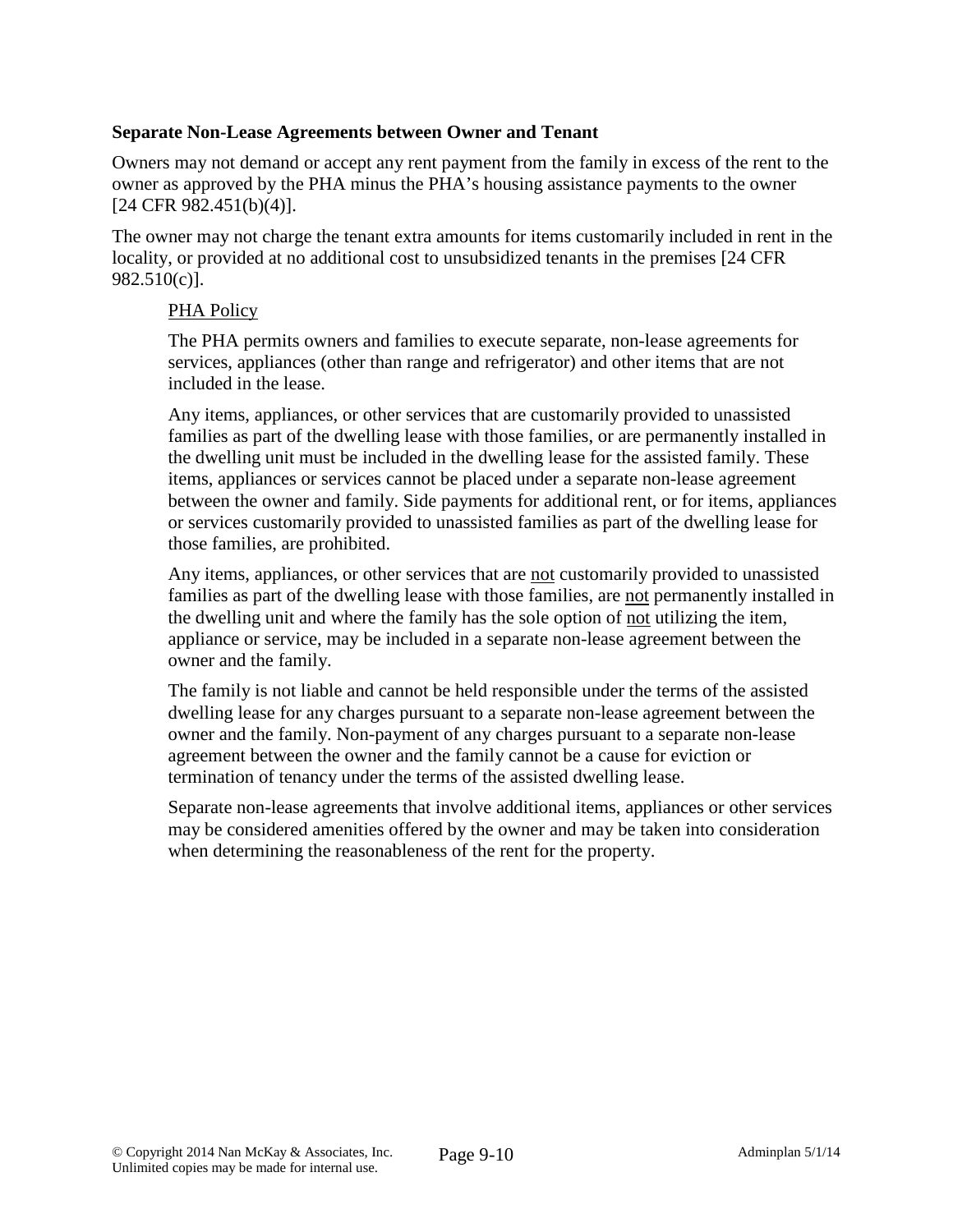### **PHA Review of Lease**

The PHA will review the dwelling lease for compliance with all applicable requirements.

#### PHA Policy

If the dwelling lease is incomplete or incorrect, the PHA will notify the family and the owner of the deficiencies. Missing and corrected lease information will only be accepted as hard copies, in-person, by mail, or by fax. The PHA will not accept missing and corrected information over the phone

Because the initial leasing process is time-sensitive, the PHA will attempt to communicate with the owner and family by phone, fax, or email. The PHA will use mail when the parties can't be reached by phone, fax, or email.

The PHA is permitted, but is not required, to review the lease to determine if the lease complies with State and local law and is permitted to decline to approve the tenancy if the PHA determines that the lease does not comply with State or local law [24 CFR 982.308(c)]

#### PHA Policy

The PHA will not review the owner's lease for compliance with state/local law.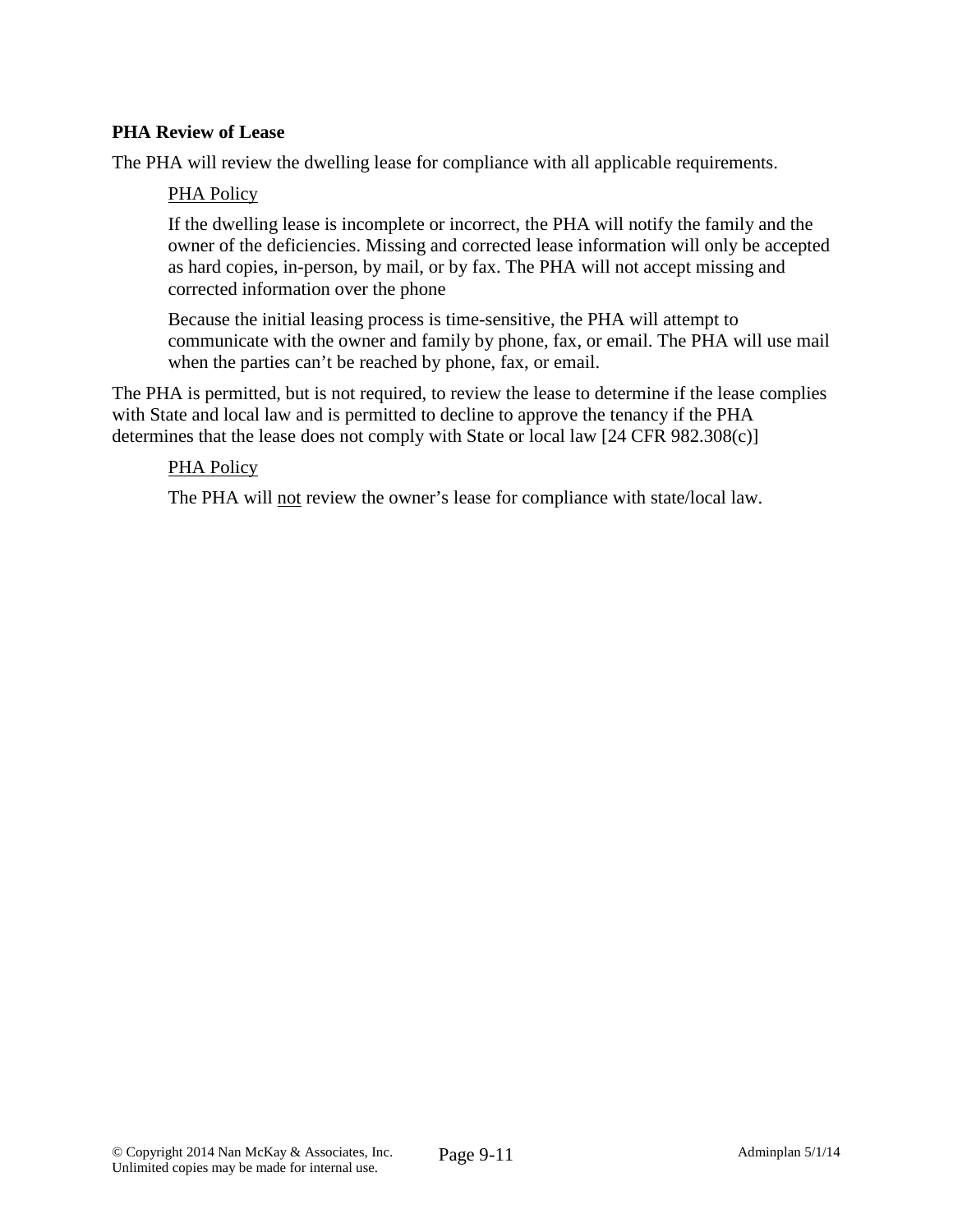## **9-I.F. TENANCY APPROVAL [24 CFR 982.305]**

After receiving the family's Request for Tenancy Approval, with proposed dwelling lease, the PHA must promptly notify the family and owner whether the assisted tenancy is approved.

Prior to approving the assisted tenancy and execution of a HAP contract, the PHA must ensure that all required actions and determinations, discussed in Part I of this chapter have been completed.

These actions include ensuring that the unit is eligible; the unit has been inspected by the PHA and meets the Housing Quality Standards (HQS); the lease offered by the owner is approvable and includes the required Tenancy Addendum; the rent to be charged by the owner for the unit must is reasonable; where the family is initially leasing a unit and the gross rent of the unit exceeds the applicable payment standard for the family, the share of rent to be paid by the family does not exceed 40 percent of the family's monthly adjusted income [24 CFR 982.305(a)]; the owner is an eligible owner, not disapproved by the PHA, with no conflicts of interest [24 CFR 982.306]; the family and the owner have executed the lease, including the Tenancy Addendum, and the lead-based paint disclosure information [24 CFR 982.305(b)].

#### PHA Policy

The PHA will complete its determination within 10 business days of receiving all required information.

If the terms of the RTA/proposed lease are changed for any reason, including but not limited to negotiation with the PHA, the PHA will obtain corrected copies of the RTA and proposed lease, signed by the family and the owner.

Corrections to the RTA/proposed lease will only be accepted as hard copies, inperson, by mail, or by fax. The PHA will not accept corrections over the phone.

If the PHA determines that the tenancy cannot be approved for any reason, the owner and the family will be notified in writing and given the opportunity to address any reasons for disapproval. The PHA will instruct the owner and family of the steps that are necessary to obtain approval of the tenancy.

Where the tenancy is not approvable because the unit is not approvable, the family must continue to search for eligible housing within the timeframe of the issued voucher.

If the tenancy is not approvable due to rent affordability or rent reasonableness, the PHA will attempt to negotiate the rent with the owner. If a new, approvable rent is negotiated, the tenancy will be approved. If the owner is not willing to negotiate an approvable rent, the family must continue to search for eligible housing within the timeframe of the issued voucher.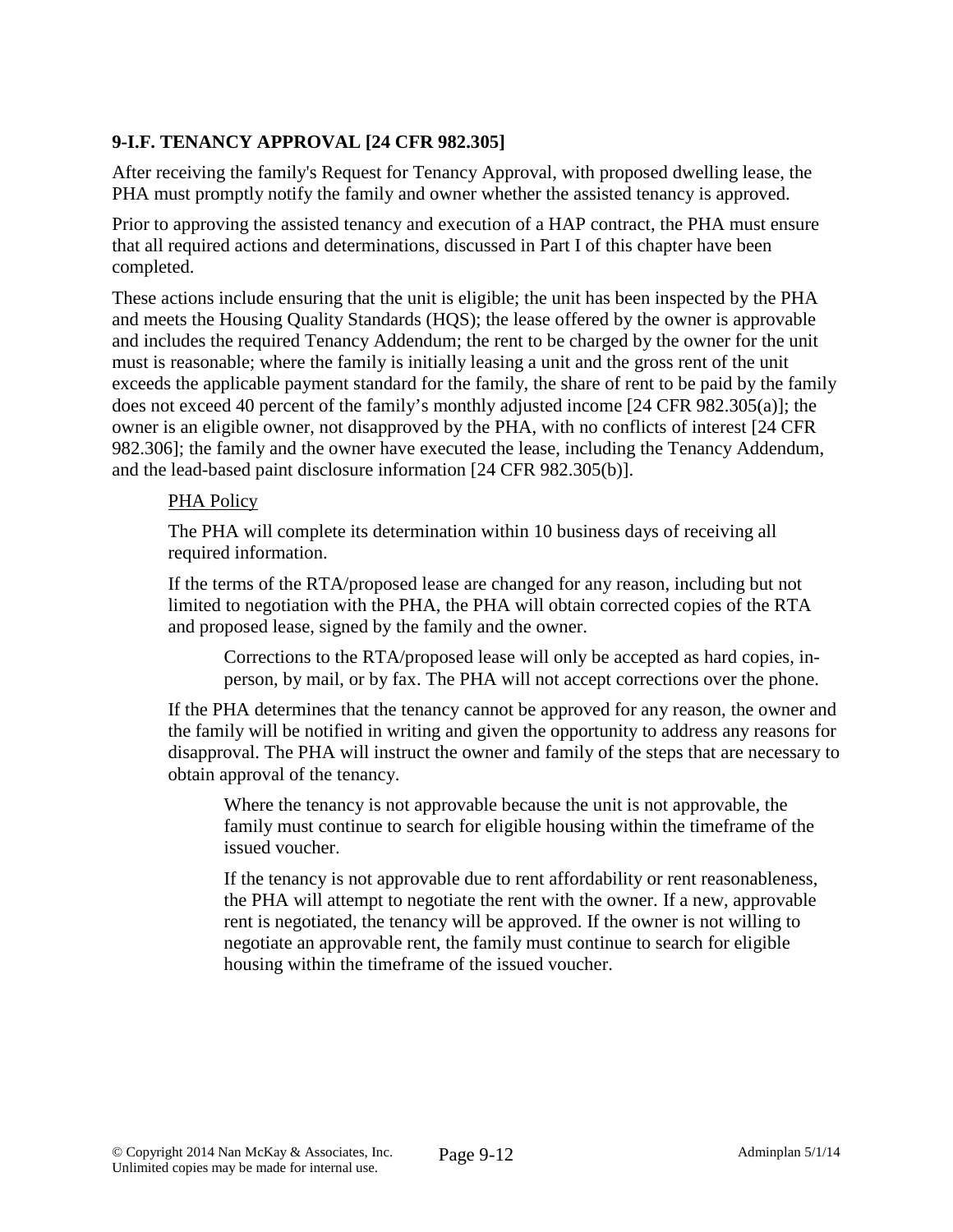## **9-I.G. HAP CONTRACT EXECUTION [24 CFR 982.305]**

The HAP contract is a written agreement between the PHA and the owner of the dwelling unit. Under the HAP contract, the PHA agrees to make housing assistance payments to the owner on behalf of the family, and the owner agrees to comply with all program requirements as stated in the HAP contract.

The HAP contract form is prescribed by HUD.

If the PHA has given approval for the family of the assisted tenancy, the owner and the PHA must execute the HAP contract.

The term of the HAP contract must be the same as the term of the lease  $[24 \text{ CFR } 982.451(a)(2)].$ 

The PHA is permitted to execute a HAP contract even if the funding currently available does not extend for the full term of the HAP contract.

The PHA must make a best effort to ensure that the HAP contract is executed before the beginning of the lease term. Regardless, the HAP contract must be executed no later than 60 calendar days from the beginning of the lease term.

The PHA may not pay any housing assistance payment to the owner until the HAP contract has been executed. If the HAP contract is executed during the period of 60 calendar days from the beginning of the lease term, the PHA will pay housing assistance payments after execution of the HAP contract (in accordance with the terms of the HAP contract), to cover the portion of the lease term before execution of the HAP contract (a maximum of 60 days).

Any HAP contract executed after the 60 day period is void, and the PHA may not pay any housing assistance payment to the owner.

#### PHA Policy

Owners who have not previously participated in the HCV program must attend a meeting with the PHA in which the terms of the Tenancy Addendum and the HAP contract will be explained. The PHA may waive this requirement on a case-by-case basis, if it determines that the owner is sufficiently familiar with the requirements and responsibilities under the HCV program.

The owner and the assisted family will execute the dwelling lease and the owner must provide a copy to the PHA. The PHA will ensure that both the owner and the assisted family receive copies of the dwelling lease.

The owner and the PHA will execute the HAP contract. The PHA will not execute the HAP contract until the owner has submitted IRS form W-9. The PHA will ensure that the owner receives a copy of the executed HAP contract.

See Chapter 13 for a discussion of the HAP contract and contract provisions.